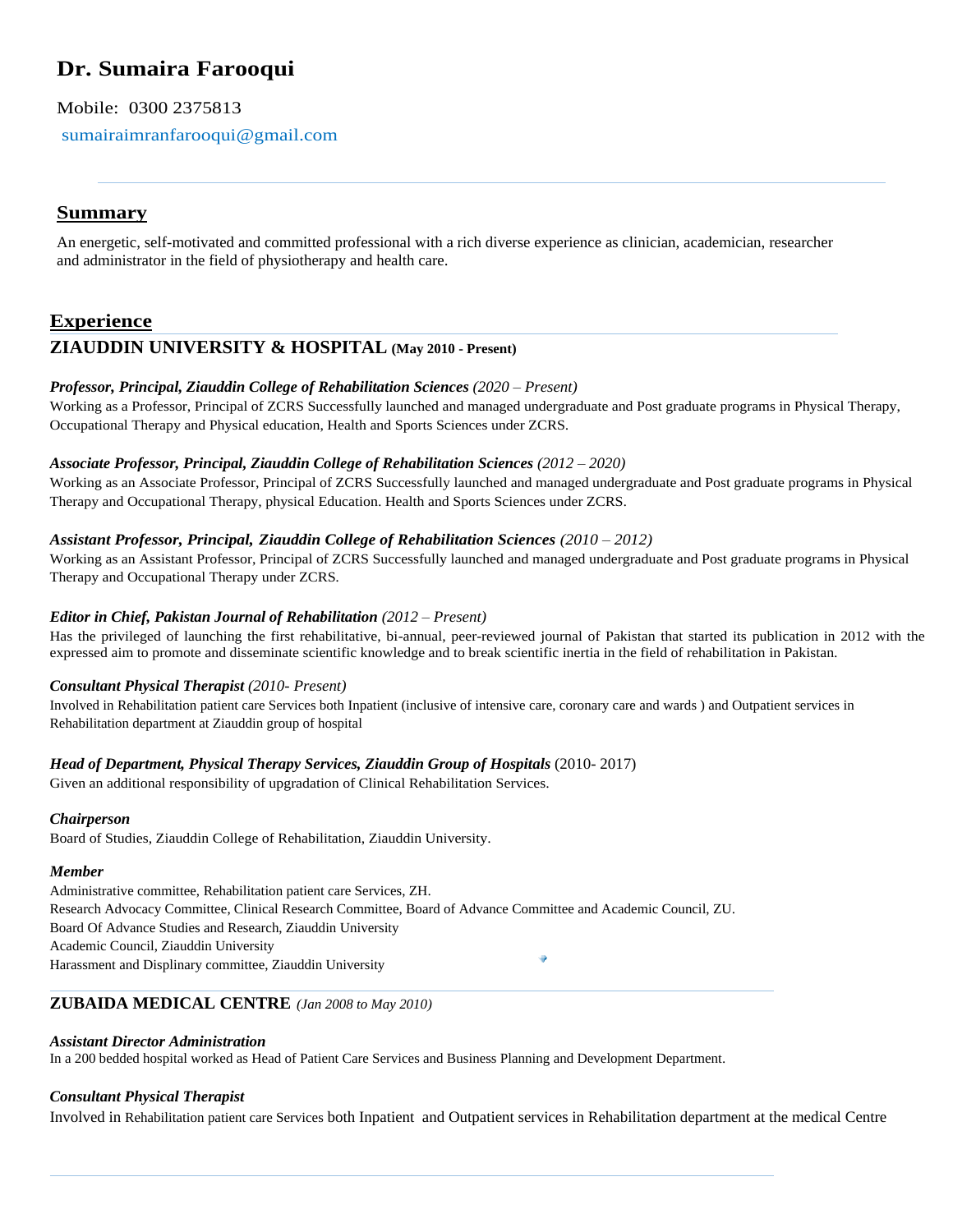### **LIAQUAT NATIONAL HOSPITAL** *(Nov 1990 to December 2007)*

### *Assistant Director Administration and patient Affairs. LNH: 2006*

Departments included School & Department of Physiotherapy under Faculty of Health sciences, Patient care Services and Marketing & Publications.

#### *Senior Therapist & Manager, Physiotherapy Department and Principal, School of Physiotherapy:*

Started career in Department of physiotherapy and Liaquat National School of Physiotherapy (LNSOP) in 1990; Worked as junior and senior physical therapist in Intensive Care, coronary Care, general and special care units of Hospitals along with outpatient physiotherapy services at Liaquat National Hospital. Also involved in teaching (Graduate & postgraduate). **In 1994, promoted as Manager / In-charge physiotherapy Department. In 1998, designated as Vice-Principal, LNSOP. In 2005, promoted as Senior Manager, Physiotherapy Department and Principal, LNSOP.**

### **Community Involvement MEMBER**

*National Curriculum Committee, DPT, Higher Education Commission of Pakistan Inspection & Affiliation Committee, Selection Board, University of Karachi Board of Studies, Physiotherapy, University of Karachi Board of Studies, Physiotherapy, Begum Nusrat Bhottoo University. Pakistan Physiotherapy Association Pakistan Physiotherapy Society*

# **Education**

*PhD – Doctor of Philosophy in Physical Therapy (2020), Ziauddin University.*

*DPT - Doctor of Physiotherapy (2013), University of Karachi*

*MPA - Master of Public Administration, Human Resource Management (2004), University of Karachi*

*B S P T - One year additional course(2000), University of Karachi* 

*BSc PT - Bachelor of science in physiotherapy (1990), University of Karachi*

# **Certificate Courses**

### *Research, Medical Education & Physical Therapy Workshop s/ Seminars:*

**Road to Recovery-Physiotherapy in Rehabilitation and COVID-19, Ziauddin University (2020)** 

*Pediatric Mental Health and Occupational Therapy, Ziauddin University (2020)*

*Mind Control: Managing Your Mental Health during COVID-19, University of Toronto*

*Managing Your Health: The Role of Physical Therapy and Exercise, University of Toronto (2020)*

*COVID-19: What you need to know, Osmosis.Org ( 2020)*

*OMTA 3RD International Orthopedic Therapy Congress, Prime Physio Training UK (2020)*

*Manuscript Writing, (5 days) Aga khan University (2018)*

*How to write and submit a manuscript for International Journal, Ziauddin University (2018)*

*Local and regional collaboration for Medical education: Moving Forward pre conference workshop on Post Hoc analysis, (03 AACME Category -1 credits) Aga khan University and Jinnah Sind Medical University(2017)*

*Academic Integrity: Avoiding Plagiarism, Aga khan University and Jinnah Sind Medical University(2016)*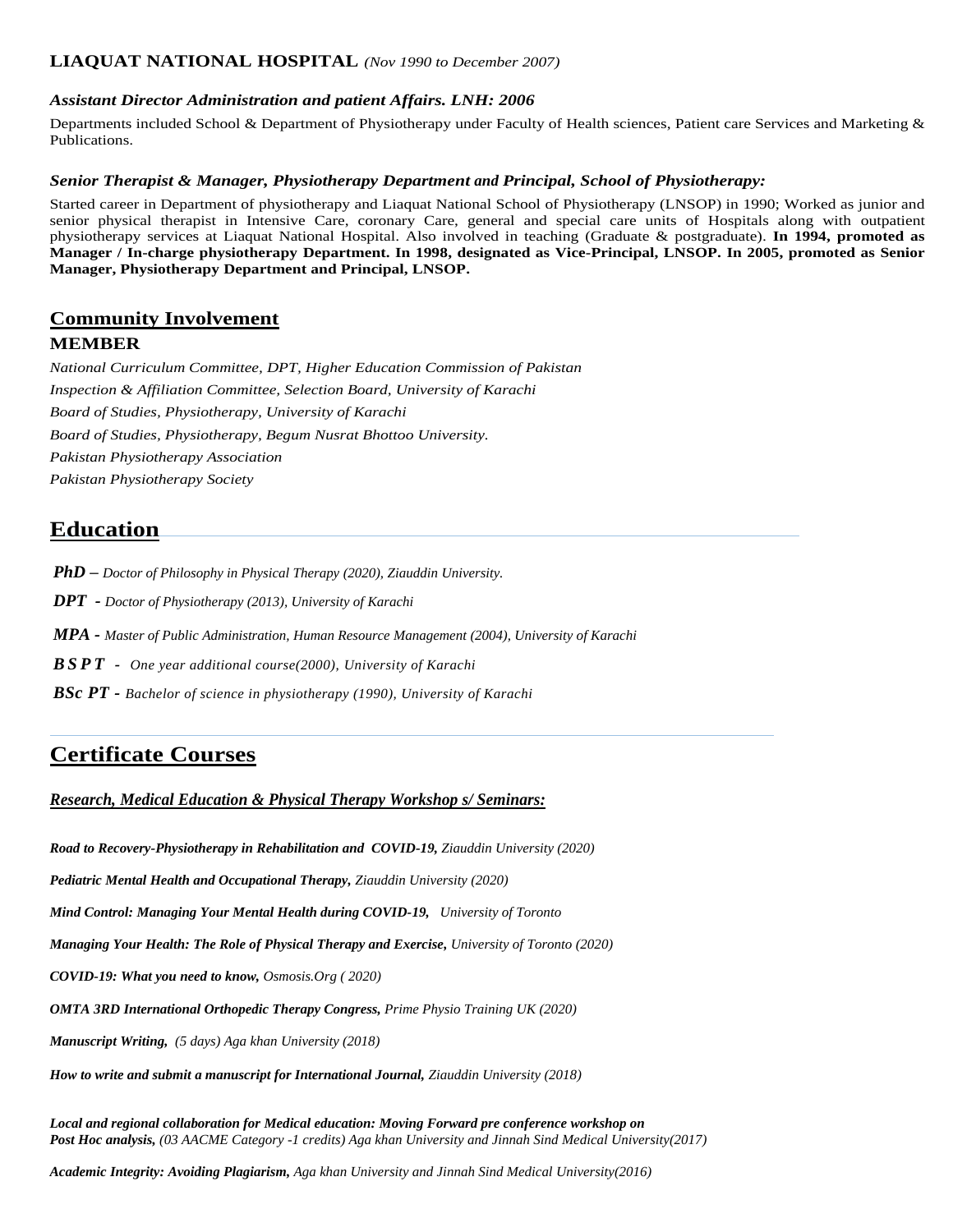*Clinical Trail, (03 credits) Ziauddin University (2015)*

*Academic Integrity: Avoiding Plagiarism, (01 credit) Ziauddin University (2015) Research Methodology in Health Science, (0.5 credits) Ziauddin University (2014) Improving Teaching and Learning Skills, Ziauddin University (2012) Written Assessment Tools, Ziauddin University (2012) Communication and Team Building, University of Missouri, Columbia (2003) Certificate of Sports Medicine, International Olympic Committee (2003) Cyriax Method of Manipulative Techniques, (6 days) Aga Khan University (1992) Respiratory Physical Therapy- Changing Concepts, (5 days) Aga Khan University (1991) Bobath Approach to the Treatment of Cerebral palsy, Al Umeed Rehabilitation Association (1989) How to Handle the Handicapped Child at Home, Al Umeed C.P Centre (1988)*

#### *Management Courses:*

*Work shop on: Health Administration: Strategy Planning & Performance Management in Health Administration (3 days) Aga Khan University Hospital (2006)*

*Team Building, (3 credits) 16 weeks, SZABIST (2006)*

*Research Methodology, (3 credits) 16 weeks, SZABIST (2005)*

*Organizational Development, (3 credits) 16 weeks, SZABIST (2005)*

*Management workshop series on: Customer Services, Emotional Intelligence, Conflict Management Liaquat National Hospital (2004-2007)*

### *Workshop / Presentations Conducted:*

*Menopause and its significant impact on Physical and Mental Health, Ziauddin University, (2019)*

*A Workshop of Urinary Incontinence- A Rehabilitation Perspective, Ziauddin University (2018)* 

*Annual International Conference on Rehabilitation, Translational, Clinical & Research Perspectives, Ziauddin University (2017).*

*30th International Pak Orthocon "Musculoskeletal Trauma- New trends" Co-Chair 2018* 

*1st National Conference Communication, Voice and Swallowing Disorders: Research, Trends and Challenges in Speech, language hearing and feeding Problem, Ziauddin University (2015)*

*Professional Excellence through Emotional Intelligence, State Bank of Pakistan (2005)*

*Workshop on Leadership, State Bank of Pakistan (2016)*

*National Health Management Conference, CPSP, Karachi (2005)*

*First Women International Sports Conference, International Olympic Committee, Sports Medicine Tehran, Iran (2003)*

## **Publications**

- *1. Aerobic Exercise: A Potent Method to Improve Morphology of Bone. Med Forum janaury 2022;33(1):57-60.*
- *2. Perception and Promotion of Physical Activity by Clinical and Academic Physical Therapists among Patients and Students. International Archives of Health Sciences; Dec 2021; volume 8, issue 4*
- *3. Impact on Mental Health of Families during COVID 19- A crossectional survey. Ethiopian Journal of Health Sciences, Nov 2021 volume 31no6, 1125-1132*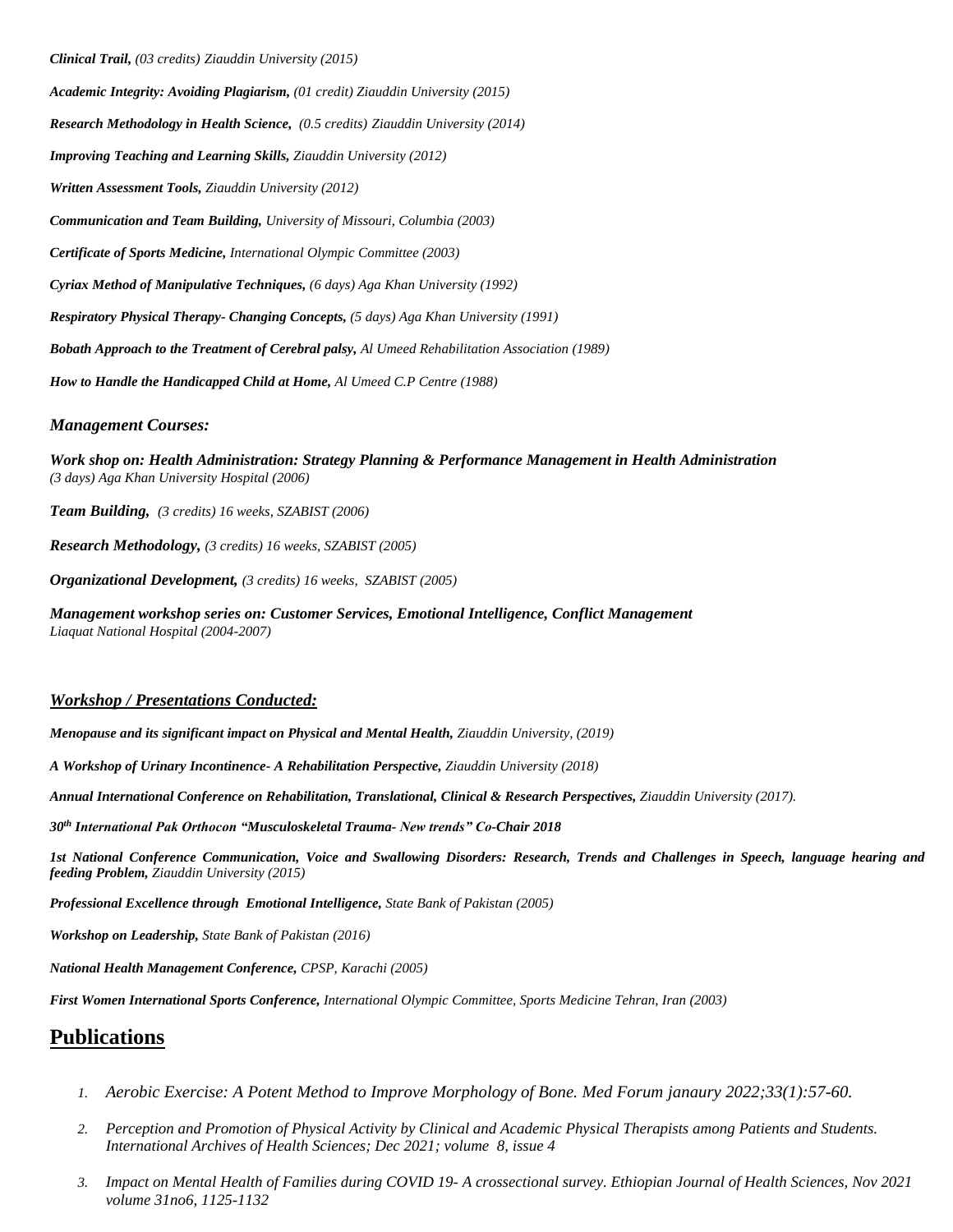- *4. Effects of An-aerobic Exercises on cardiac workload, peripheral resistance and lipid index in grade-I hypertensive young adults, Internet journal of Allied Health Sciences and Practice, October 2021,volume 19 no.4*
- *5. The Impact of Immsersive and Non-Immersive Virtual Reality Trends in Sensorimotor Recovery of Post-Stroke Patients-A Meta-Analysis. Journal of Intellectual Disability-Diagnosis and Treatment, Oct 2021, Volume 9, Issue 5.*
- *6. Current approaches to improve balance in down syndrome population – A Systemic review journal of intellectual disability-Diagnosis and treatment, 2021;9,195-205*
- *7. Effects of Mode and Duration of Exercise on Fat Mass of Obese Population. JCPSP April 2020.*
- *8. Knowledge Attitude and Practice of Rehabilitation Specialists during the Pandemic of Novel Corona Virus. Annals of King Edward Medical University, 2020; 26, 284*
- *9. Effects of Aerobic and Anaerobic Exercises an Estrogen Level, Fat Mass and Muscle Mass among Post-menopausal Osteoporotic Females. International Journal of Health Sciences, IJHS Jul-Aug 2019, 13(4), 10–16*
- *10. Effects of spinal mobilization techniques in the management of adolescent idiopathic scoliosis-A meta – analysis. International Journal of Health Sciences, Nov 2018, 12(6), p.44.-*
- *11. Role of Structured and Supervised Exercise Programs in Peripheral Artery Disease Patients with and Without Claudication. A Systematic Review and Meta-Analysis. JPMA June 2019, Vol. 69, (Issue 6)*
- *12. Determining The Potency Of Cardiac Rehabilitation Phase- II In CVD Patients With Co- Morbidities, Pakistan Journal Of Rehabilitation 2018, Vol 7.1*
- *13. Prevalence Of Adolescent Idiopathic Scoliosis Among Primary And Secondary Girls Schools Of Sikandarabad, Karachi , Pakistan, Pakistan Journal Of Rehabilitation 2018, Vol 7.1*
- *14. Effects of Cardiac Rehabilitation on the functional capacity and the Hemodynamic parameters of patients with CVD using 6MWT Pakistan Journal of Rehabilitation 2017 Volume 6 , Issue )*
- *15. Compare the effect of body weight supported treadmill training with over-ground gait training on balance in spastic cerebral palsy Pakistan Journal of Rehabilitation 2017 Volume 5, Issue 2*
- *16. More Enabling Approach: A Challenge For The Practitioners - A Critical Review Pakistan Journal of Rehabilitation 2016 Volume 5 (Issue 1)*
- *17. Prevalence of Peripheral Arterial Disease (PAD) Associated with Fast Food Consumption, Using Ankle-Brachial Index in University Students Pakistan Journal of Rehabilitation 2015 Volume 4 (Issue 2)*
- *18. Determination of Transaminases and Creatine Kinase Levels In Patients With Muscular Dystrophy And Musculoskeletal Diseases. Pakistan Journal of Rehabilitation (Volume3) Issue 1 – January-June-2014.*
- *19. Level of Satisfaction of Physical Therapist With Regards To Their Profession. . Pakistan Journal of Rehabilitation (Volume 2) Issue 2 – July –December-2013.*
- *20. Awareness of Ergonomics among the Physiotherapy and Medical Students. Pakistan Journal of Rehabilitation (Volume 2) –2013.*
- *21. The association of sitting posture and cervicogenic pain among the students of Physical Therapy. Pakistan Journal of Rehabilitation (Volume 1) Issue 1 – January-June-2012.*
- *22. Effects of Low Frequency Ultrasound compare with High Frequency Ultrasound in Knee Osteoarthritis. Pakistan Journal of Rehabilitation (Volume 1) Issue 1 – January-June-2012.*
- *23. Correlation of Creatine Kinase and Myoglobin concentrations in patients suffering from debilitated conditions related to Myopathies. Pakistan Journal of Rehabilitation (Volume 1) Issue 1 – January-June-2012*
- *24. Exercise response on dose curve among class I obese young adult population- JPMA (Accepted)*